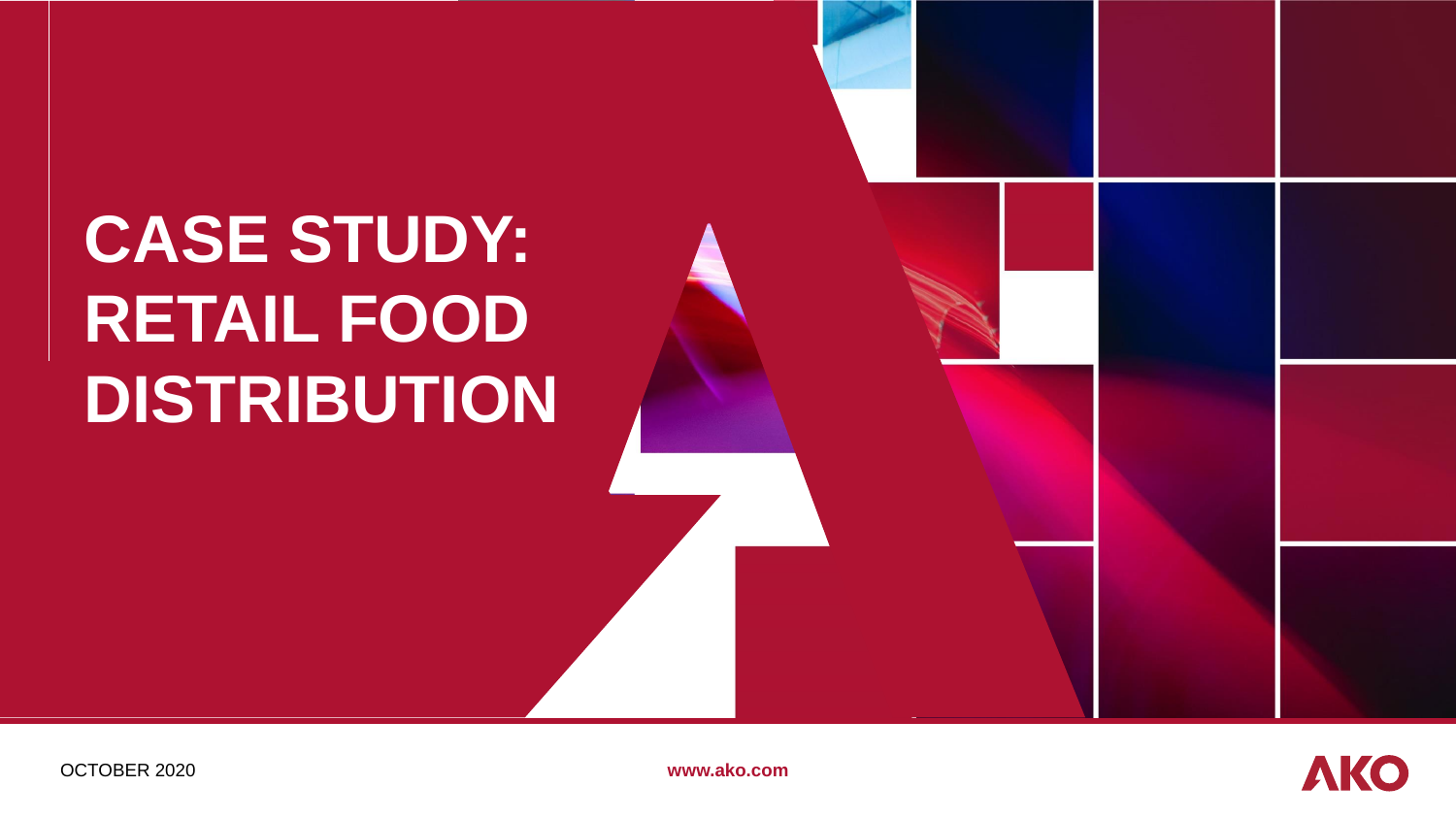#### **Hypermarket in central Spain** Challenge:

Control potential refrigerant gas leaks and optimize the energy efficiency of refrigeration installations.

## CAPACITY

- Food distribution chain with 68 centers.
- < 1% market share in central Spain.
- Ranking # 26 in Spain.

#### PROJECT

**5 shops** in critical condition with a total of **2,000 m<sup>2</sup>** surface area facing the following challenge:

- Reduce direct costs of recharging refrigerant gas.
- Improve the efficiency of the refrigeration installation.
- Increased installation life.

#### PROBLEM

- Reduce the increase in the level of refrigerant gas leaks in their refrigeration installations with an average of **40%** in the 5 target stores within the project.
- Reduce direct costs of recharging refrigerant gas: Average gas load **250 Kgs** approx. Total cost of leaks: **€ 30,000/year**
- Increase the energy efficiency of the refrigeration installation.



Reliable information about the refrigeration installation. Remove false alarms.



Search time decrease for refrigerant gas leaks.

Improve user experience for people purchasing in their grocery stores.

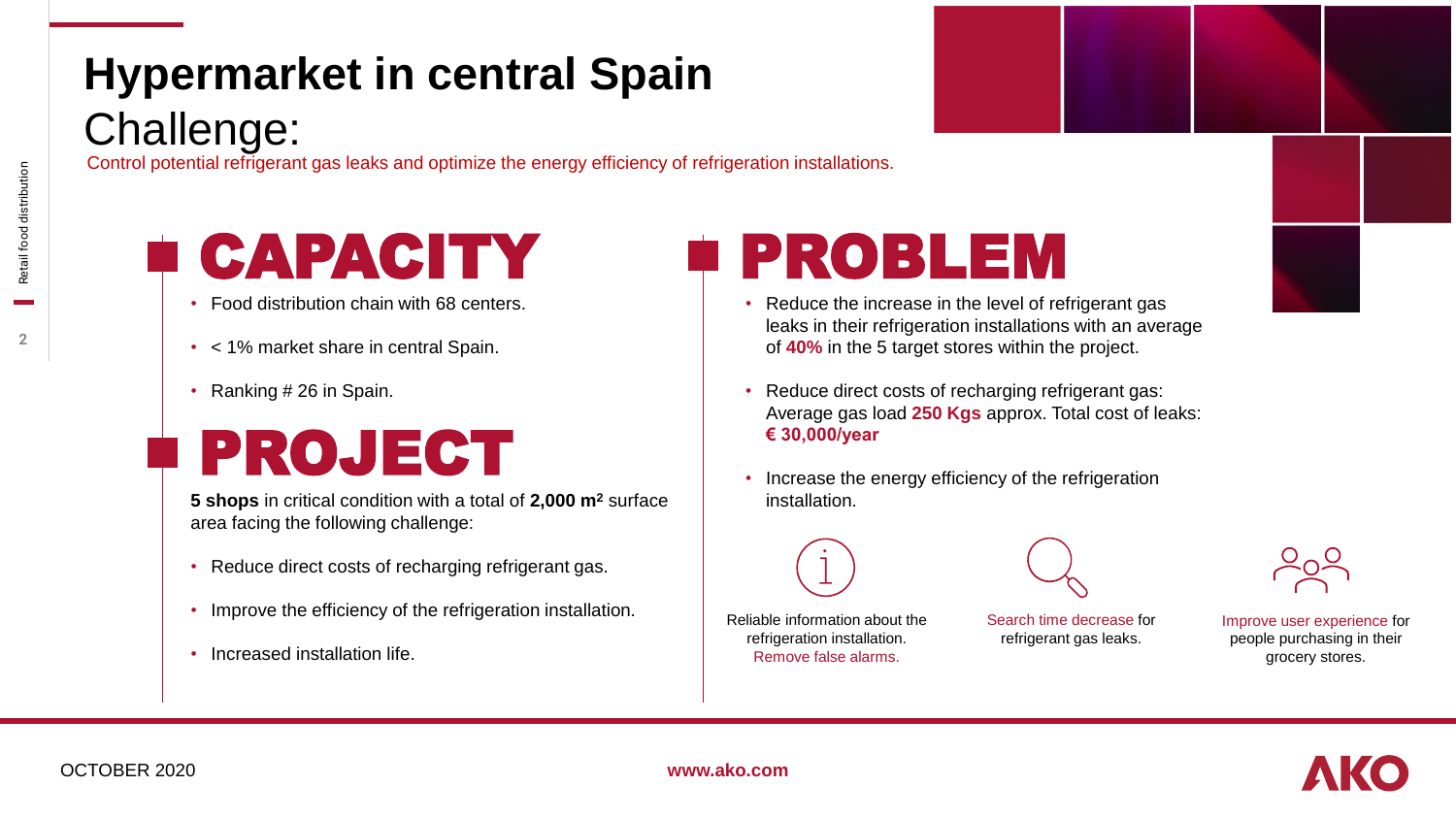#### **Hypermarket in central Spain** Solution - Result:

At AKO, we proposed a system for the premature detection of refrigerant gas leaks in the 5 stores of the food chain.

## SOLUTION

The **AKOGAS NDIR** direct refrigerant gas monitoring solution is capable of accurately and effectively detecting, without false alarms, leaks of less than 1 gr / h, indicating exactly when and where the refrigerant gas leak occurs. It allows you to stop the leak at the earliest stage and repair it in the shortest possible time, thus reducing the amount of gas leaked, repair times and costs, and maintaining an optimal level of refrigerant gas, contributing to greater energy efficiency within the installation.



**Technical robustness of the solution.** 



### RESULTS

Installing a Continuous System for Monitoring, Alerts, and Data Intelligence on Refrigerant Gas Leaks gave the following results:





Air Products

**Retail food distribution** 

3

Retail food distribution

**www.ako.com**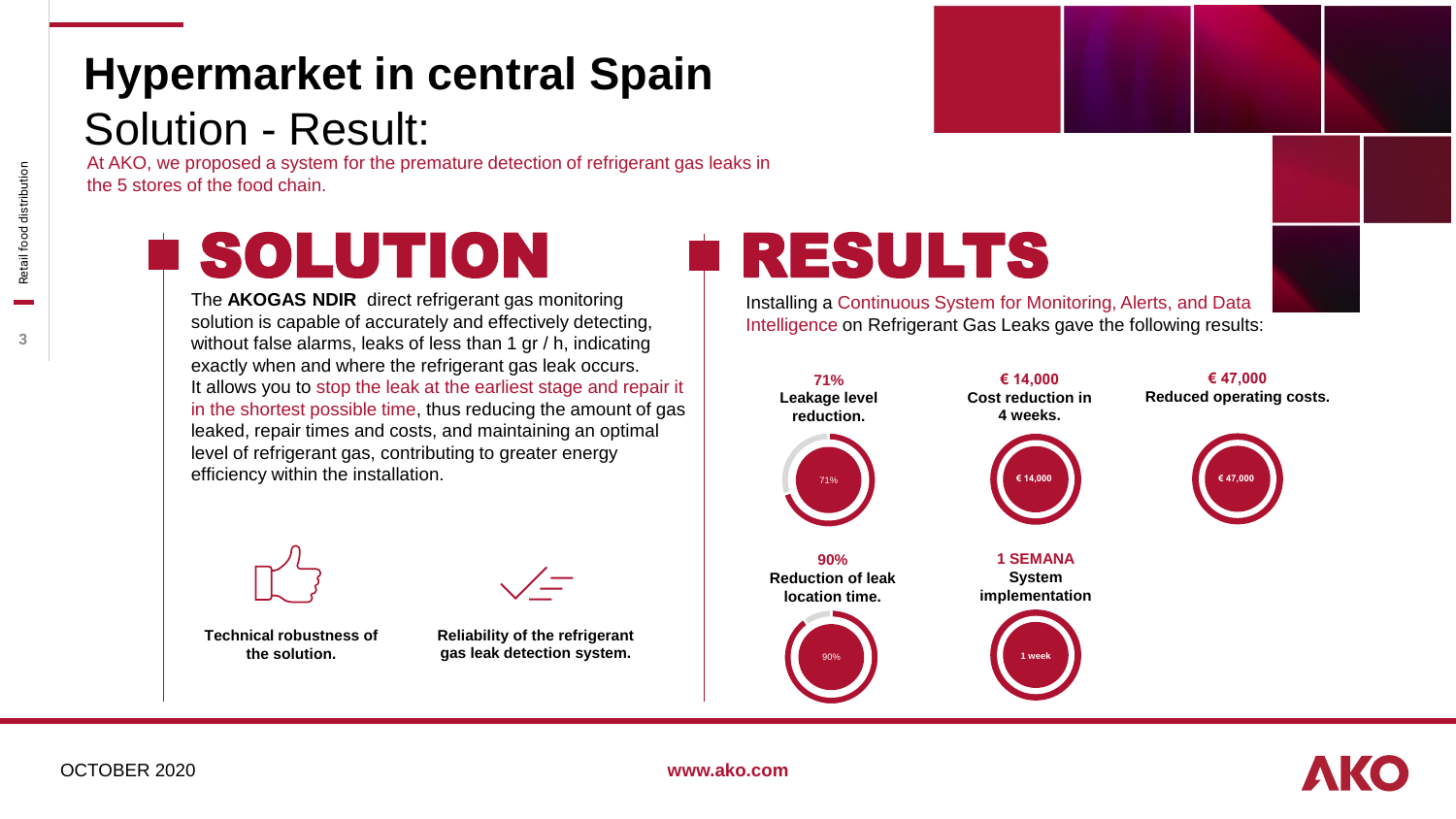#### **Hypermarket in Spain** Benefits of the solution

Our solution makes it possible to identify refrigerant gas micro-leaks (where, when, how much) so that the installation / maintenance company can repair them and thus reduce gas costs.

#### BENEFITS



**A**Retail food distribution

Retail food distribution

**Refrigerant gas leak reduction by over 70%**



**Reduction in the number of maintenance interventions for repairing leaks.**



**Preventive maintenance thanks to automated reports on the situation of leaks in the installation.**



**Reduced repair time by pinpointing where leaks occur.**



**Increased installation life.**

## AKOGAS NDIR

The continuous leak monitoring system provides reliable, fast and useful information that helps to reduce refrigerant gas leaks, detect them more quickly, identify the areas with the highest leak ratio, providing data for the execution of preventive maintenance (anticipate severe leaks).